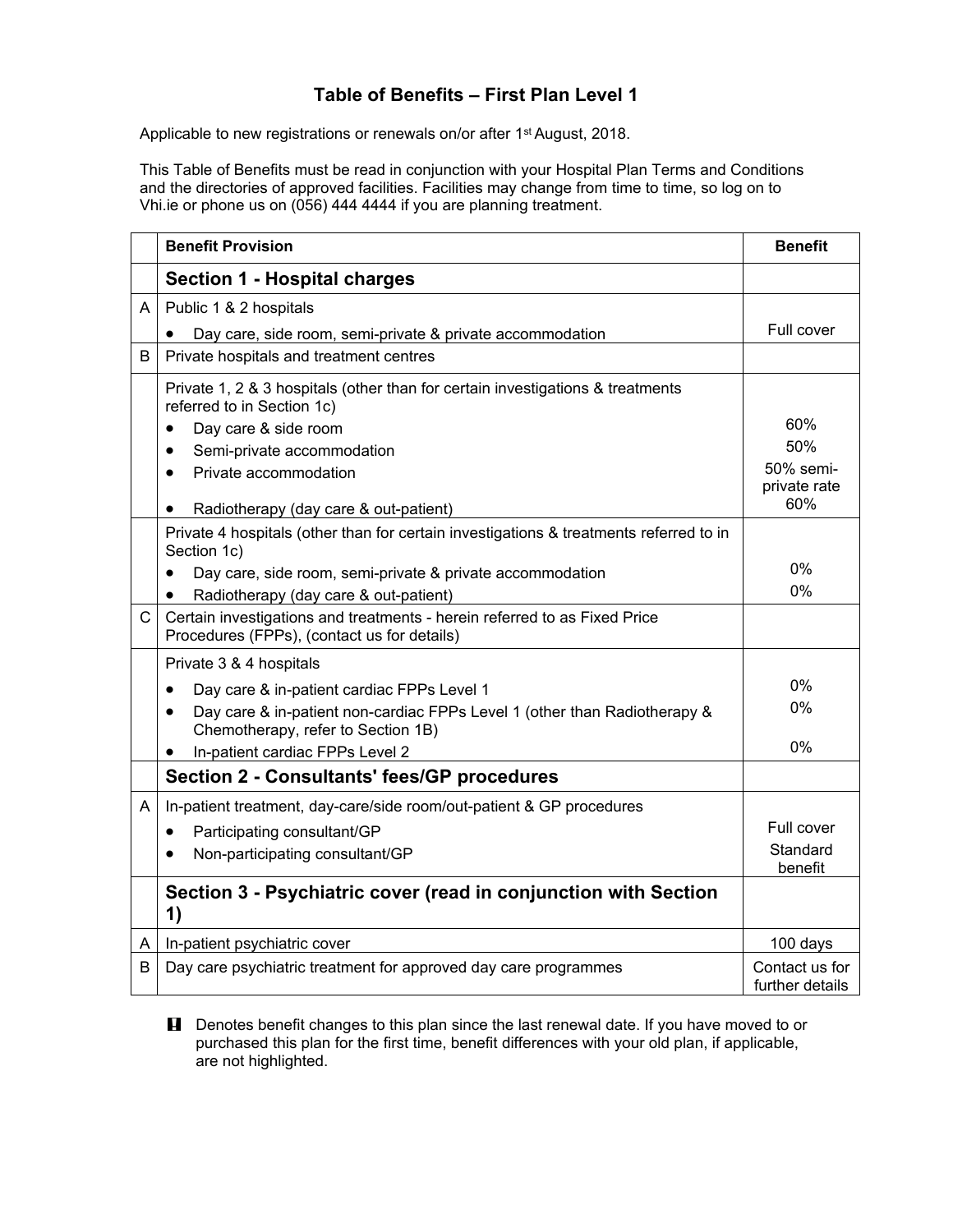| C | In-patient treatment for alcoholism, drug or other substance abuse in any 5 year<br>period                                                                    | 91 days                     |
|---|---------------------------------------------------------------------------------------------------------------------------------------------------------------|-----------------------------|
| D | Out-patient mental health treatment (in an approved out-patient mental health<br>centre)                                                                      |                             |
|   | Mental health assessment in every 2 year period<br>$\bullet$                                                                                                  | €100 per<br>member          |
|   | Mental health therapy, 7 visits<br>$\bullet$                                                                                                                  | €25 per visit               |
|   | <b>Section 4 - Maternity</b>                                                                                                                                  |                             |
| A | Normal confinement                                                                                                                                            |                             |
|   | Public hospital benefit (up to 3 days)                                                                                                                        | Full cover                  |
|   | Caesarean delivery (as per hospital benefits listed)                                                                                                          | <b>Refer Section</b><br>1   |
| B | In-patient maternity consultant fees (per Schedule of Benefits for Professional                                                                               | Agreed                      |
|   | Fees)                                                                                                                                                         | charges                     |
|   | <b>Section 5</b>                                                                                                                                              |                             |
| A | Convalescent care - first 14 nights                                                                                                                           | €30 per night               |
| В | Cancer care support - one night's accommodation up to $\epsilon$ 100, for each treatment                                                                      | €1,500 per<br>calendar year |
| C | Vhi Healthcare approved medical and surgical appliances - subject to an excess of<br>€300 per member per year (contact us for details of eligible appliances) | €6,500 per<br>member year   |
| D | Vhi Hospital@Home                                                                                                                                             | Full cover                  |
| E | Return home benefit                                                                                                                                           | €100 per<br>claim           |
|   | <b>Section 6 - Transport costs</b>                                                                                                                            |                             |
| A | Transport costs (covered in accordance with our rules)                                                                                                        | Agreed<br>charges           |
|   | <b>Section 7 - Cover outside Ireland</b>                                                                                                                      |                             |
| A | Emergency treatment abroad                                                                                                                                    | €100,000                    |
| B | Elective treatment abroad (subject to prior approval)                                                                                                         |                             |
|   | Surgical procedures available in Ireland (as per level of cover in Ireland)                                                                                   | €100,000                    |
|   | Treatment not available in Ireland                                                                                                                            | €100,000                    |
|   | <b>Section 8</b>                                                                                                                                              |                             |
| A | In-patient MRI scans (covered in accordance with Section 1)                                                                                                   | Agreed<br>charges           |
| B | Out-patient MRI scans                                                                                                                                         |                             |
|   | Category 1 - approved MRI centres                                                                                                                             | 66% or 100%*                |
|   | Category 2 - approved MRI centres, agreed MRI charges & consultant                                                                                            | 66% or 100%*                |
|   | Radiologists fees (subject to an excess of €125 per scan)<br>*Refer to the Directory of approved MRI Centres available on Vhi.ie or call us.                  |                             |
| С | PET-CT scans (covered in accordance with our rules)                                                                                                           |                             |
|   |                                                                                                                                                               |                             |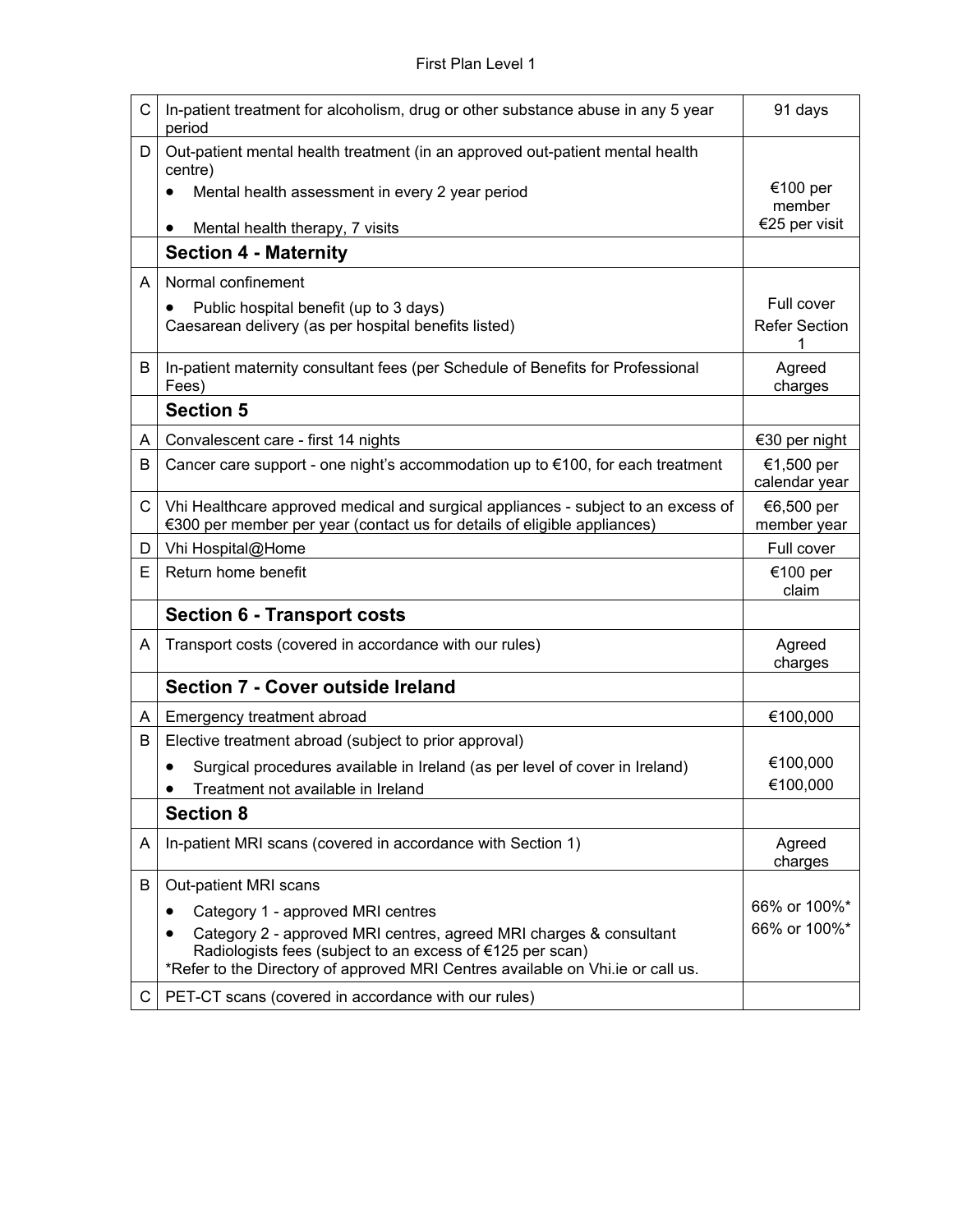|    | Beacon Hospital, Blackrock Clinic, Galway Clinic, Mater Private Hospital<br>$\bullet$<br>Dublin, Whitfield Clinic and Hermitage Medical Clinic                                                                                          | 66%                   |
|----|-----------------------------------------------------------------------------------------------------------------------------------------------------------------------------------------------------------------------------------------|-----------------------|
|    | St James's Hospital, PET-CT Centre and Cork University Hospital                                                                                                                                                                         | 100%                  |
| D  | CT Scans (covered in accordance with our rules) $\blacksquare$                                                                                                                                                                          | Full cover            |
|    | Section 9 – Day-to-day medical expenses (benefits are per visit,<br>per member, unless otherwise indicated)                                                                                                                             |                       |
| A  | General practitioner - 7 visits                                                                                                                                                                                                         | €25                   |
| B  | Consultant consultation - 7 visits                                                                                                                                                                                                      | €60                   |
| С  | Pathology - consultants' fees (per referral)                                                                                                                                                                                            | €60                   |
| D  | Radiology - consultants' fees for professional services (per procedure)                                                                                                                                                                 | €60                   |
| E  | Pathology/Radiology or other diagnostic tests (refer to Section 8 for out-patient<br>MRI benefits) - 50% of agreed charges in an approved out-patient centre. Contact<br>us for details of eligible diagnostic tests and reimbursements | €300 per year         |
| F  | Pre- and post-natal care (combined visits)                                                                                                                                                                                              | €250                  |
| G  | Dental practitioner - 7 visits                                                                                                                                                                                                          | €25                   |
| H. | Physiotherapist - 7 visits                                                                                                                                                                                                              | €25                   |
| I  | Acupuncturists, Chiropractors, Osteopaths, Physical therapists, Reflexologists - 7<br>combined visits                                                                                                                                   | €25                   |
| J  | Chiropodists/Podiatrists, Dieticians, Occupational therapists, Speech therapists,<br>Orthoptists - 7 combined visits                                                                                                                    | €25                   |
| K. | Clinical Psychologist - 7 visits                                                                                                                                                                                                        | €25                   |
| L  | Optical – eye tests and glasses/contact lenses – 75% of charges in each 24 month<br>period                                                                                                                                              | €55                   |
| M  | Hearing test in each 2 year period                                                                                                                                                                                                      | €25                   |
| N  | Health screening - in each 24 month period, covered in accordance with our rules<br>(contact us for details) *                                                                                                                          |                       |
|    | Lifestage screening programme in a Vhi Medical Centre                                                                                                                                                                                   | €75 per<br>screen     |
| O  | Accident & emergency cover - 2 visits                                                                                                                                                                                                   | €75                   |
| P  | <b>Travel vaccinations</b>                                                                                                                                                                                                              | €60 per year          |
| Q  | Vhi Online Doctor – 6 visits (available through the Vhi App)* $\blacksquare$                                                                                                                                                            | Full cover            |
| R  | Vhi SwiftCare exclusive benefit to Vhi customers*                                                                                                                                                                                       |                       |
|    | Initial consultation (charge is €125 – you pay €50)<br>$\bullet$                                                                                                                                                                        | €75                   |
|    | Follow-up treatment package after this consultation for x-rays, tests & medical<br>aids (maximum you will pay is €150 for this follow-up treatment)                                                                                     | 50% of total<br>costs |
|    | Vhi SwiftCare appointment services*                                                                                                                                                                                                     |                       |
|    | Consultant consultation (orthopaedic, oral maxillofacial & sports medicine)<br>$\bullet$                                                                                                                                                | 50%                   |
|    | Dental practitioner - 7 visits<br>$\bullet$                                                                                                                                                                                             | €25                   |
|    | Physiotherapist - 7 visits                                                                                                                                                                                                              | €25                   |
|    | Annual excess - per member, per year                                                                                                                                                                                                    | €25                   |